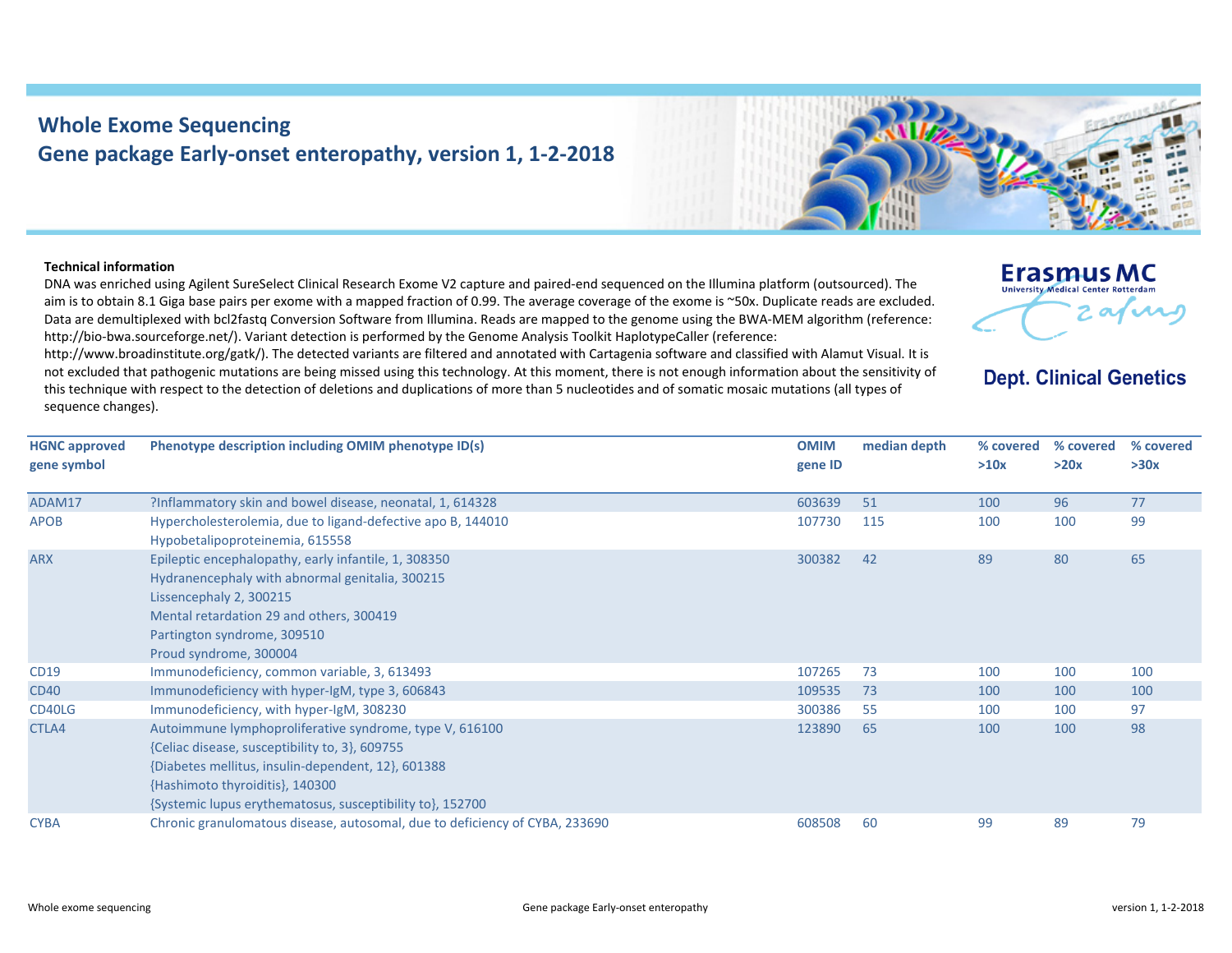| gene symbol<br>gene ID<br>>10x<br>>20x<br>>30x<br>79<br>Chronic granulomatous disease, 306400<br>300481<br>39<br>100<br>95<br><b>CYBB</b><br>Immunodeficiency 34, mycobacteriosis, 300645<br>604900<br>87<br>97<br>93<br>88<br>DGAT1<br>?Diarrhea 7, 615863<br>603122<br>51<br>100<br>98<br>88<br>DOCK <sub>2</sub><br>Immunodeficiency 40, 616433<br>DOCK8<br>Hyper-IgE recurrent infection syndrome, 243700<br>611432<br>49<br>100<br>94<br>81<br>185535<br>100<br>99<br>87<br><b>EPCAM</b><br>Colorectal cancer, hereditary nonpolyposis, type 8, 613244<br>51<br>Diarrhea 5, with tufting enteropathy, congenital, 613217<br>FOXP3<br>{Diabetes mellitus, type I, susceptibility to}, 222100<br>300292<br>59<br>100<br>100<br>91 | % covered |
|--------------------------------------------------------------------------------------------------------------------------------------------------------------------------------------------------------------------------------------------------------------------------------------------------------------------------------------------------------------------------------------------------------------------------------------------------------------------------------------------------------------------------------------------------------------------------------------------------------------------------------------------------------------------------------------------------------------------------------------|-----------|
|                                                                                                                                                                                                                                                                                                                                                                                                                                                                                                                                                                                                                                                                                                                                      |           |
|                                                                                                                                                                                                                                                                                                                                                                                                                                                                                                                                                                                                                                                                                                                                      |           |
|                                                                                                                                                                                                                                                                                                                                                                                                                                                                                                                                                                                                                                                                                                                                      |           |
|                                                                                                                                                                                                                                                                                                                                                                                                                                                                                                                                                                                                                                                                                                                                      |           |
|                                                                                                                                                                                                                                                                                                                                                                                                                                                                                                                                                                                                                                                                                                                                      |           |
|                                                                                                                                                                                                                                                                                                                                                                                                                                                                                                                                                                                                                                                                                                                                      |           |
|                                                                                                                                                                                                                                                                                                                                                                                                                                                                                                                                                                                                                                                                                                                                      |           |
|                                                                                                                                                                                                                                                                                                                                                                                                                                                                                                                                                                                                                                                                                                                                      |           |
|                                                                                                                                                                                                                                                                                                                                                                                                                                                                                                                                                                                                                                                                                                                                      |           |
| Immunodysregulation, polyendocrinopathy, and enteropathy, 304790                                                                                                                                                                                                                                                                                                                                                                                                                                                                                                                                                                                                                                                                     |           |
| GUCY2C<br>601330<br>55<br>100<br>99<br>84<br>Diarrhea 6, 614616                                                                                                                                                                                                                                                                                                                                                                                                                                                                                                                                                                                                                                                                      |           |
| Meconium ileus, 614665                                                                                                                                                                                                                                                                                                                                                                                                                                                                                                                                                                                                                                                                                                               |           |
| 88<br><b>ICOS</b><br>Immunodeficiency, common variable, 1, 607594<br>604558<br>42<br>100<br>100                                                                                                                                                                                                                                                                                                                                                                                                                                                                                                                                                                                                                                      |           |
| 300248<br>62<br>100<br>100<br>92<br><b>IKBKG</b><br>Ectodermal dysplasia, hypohidrotic, with immune deficiency, 300291                                                                                                                                                                                                                                                                                                                                                                                                                                                                                                                                                                                                               |           |
| Ectodermal, dysplasia, anhidrotic, lymphedema and immunodeficiency, 300301                                                                                                                                                                                                                                                                                                                                                                                                                                                                                                                                                                                                                                                           |           |
| Immunodeficiency 33, 300636                                                                                                                                                                                                                                                                                                                                                                                                                                                                                                                                                                                                                                                                                                          |           |
| Immunodeficiency, isolated, 300584                                                                                                                                                                                                                                                                                                                                                                                                                                                                                                                                                                                                                                                                                                   |           |
| Incontinentia pigmenti, 308300                                                                                                                                                                                                                                                                                                                                                                                                                                                                                                                                                                                                                                                                                                       |           |
| Invasive pneumococcal disease, recurrent isolated, 2, 300640                                                                                                                                                                                                                                                                                                                                                                                                                                                                                                                                                                                                                                                                         |           |
| 124092<br>86<br>{Graft-versus-host disease, protection against}, 614395<br>81<br>100<br>98<br><b>IL10</b>                                                                                                                                                                                                                                                                                                                                                                                                                                                                                                                                                                                                                            |           |
| {HIV-1, susceptibility to}, 609423                                                                                                                                                                                                                                                                                                                                                                                                                                                                                                                                                                                                                                                                                                   |           |
| {Rheumatoid arthritis, progression of}, 180300                                                                                                                                                                                                                                                                                                                                                                                                                                                                                                                                                                                                                                                                                       |           |
| IL10RA<br>Inflammatory bowel disease 28, early onset, 613148<br>146933<br>73<br>100<br>100<br>96                                                                                                                                                                                                                                                                                                                                                                                                                                                                                                                                                                                                                                     |           |
| 123889<br>42<br>IL10RB<br>{Hepatitis B virus, susceptibility to}, 610424<br>100<br>98<br>81                                                                                                                                                                                                                                                                                                                                                                                                                                                                                                                                                                                                                                          |           |
| Inflammatory bowel disease 25, early onset, 612567                                                                                                                                                                                                                                                                                                                                                                                                                                                                                                                                                                                                                                                                                   |           |
| IL21<br>?Immunodeficiency, common variable, 11, 615767<br>605384<br>52<br>98<br>80<br>100                                                                                                                                                                                                                                                                                                                                                                                                                                                                                                                                                                                                                                            |           |
| [IgE, elevated level of], 147050<br><b>IL21R</b><br>605383<br>78<br>100<br>95<br>100                                                                                                                                                                                                                                                                                                                                                                                                                                                                                                                                                                                                                                                 |           |
| Immunodeficiency, primary, IL21R-related, 615207                                                                                                                                                                                                                                                                                                                                                                                                                                                                                                                                                                                                                                                                                     |           |
| 147730<br>94<br><b>IL2RA</b><br>{Diabetes, mellitus, insulin-dependent, susceptibility to, 10}, 601942<br>67<br>100<br>100                                                                                                                                                                                                                                                                                                                                                                                                                                                                                                                                                                                                           |           |
| Immunodeficiency 41 with lymphoproliferation and autoimmunity, 606367                                                                                                                                                                                                                                                                                                                                                                                                                                                                                                                                                                                                                                                                |           |
| 43<br>93<br><b>ITCH</b><br>Autoimmune disease, multisystem, with facial dysmorphism, 613385<br>606409<br>96<br>76                                                                                                                                                                                                                                                                                                                                                                                                                                                                                                                                                                                                                    |           |
| 99<br>Leukocyte adhesion deficiency, 116920<br>600065<br>77<br>100<br>100<br>ITGB2                                                                                                                                                                                                                                                                                                                                                                                                                                                                                                                                                                                                                                                   |           |
| 603202<br><b>LCT</b><br>Lactase deficiency, congenital, 223000<br>84<br>100<br>100<br>98                                                                                                                                                                                                                                                                                                                                                                                                                                                                                                                                                                                                                                             |           |
| 606453<br>97<br>82<br><b>LRBA</b><br>Immunodeficiency, common variable, 8, with autoimmunity, 614700<br>47<br>100                                                                                                                                                                                                                                                                                                                                                                                                                                                                                                                                                                                                                    |           |
| 99<br>93<br>77<br>MALT1<br>Immunodeficiency 12, 615468<br>604860<br>51                                                                                                                                                                                                                                                                                                                                                                                                                                                                                                                                                                                                                                                               |           |
| Familial Mediterranean fever, AD, 134610<br>99<br><b>MEFV</b><br>608107<br>78<br>100<br>100                                                                                                                                                                                                                                                                                                                                                                                                                                                                                                                                                                                                                                          |           |
| Familial Mediterranean fever, AR, 249100                                                                                                                                                                                                                                                                                                                                                                                                                                                                                                                                                                                                                                                                                             |           |
| 154360<br>62<br>100<br>97<br>89<br><b>MGAM</b><br>No OMIM phenotype                                                                                                                                                                                                                                                                                                                                                                                                                                                                                                                                                                                                                                                                  |           |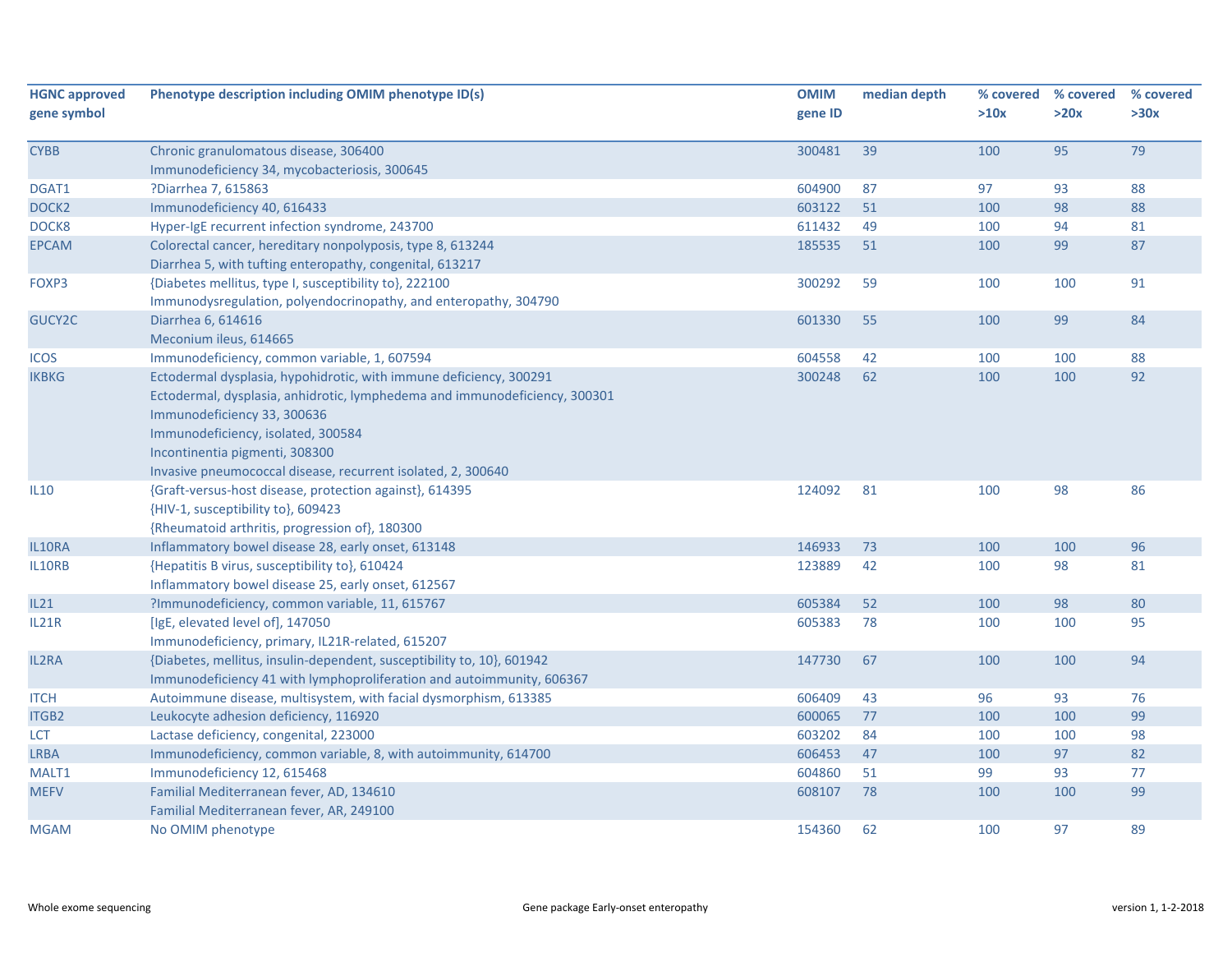| <b>HGNC approved</b><br>gene symbol | Phenotype description including OMIM phenotype ID(s)                             | <b>OMIM</b><br>gene ID | median depth | % covered<br>>10x | % covered<br>>20x | % covered<br>>30x |
|-------------------------------------|----------------------------------------------------------------------------------|------------------------|--------------|-------------------|-------------------|-------------------|
|                                     |                                                                                  |                        |              |                   |                   |                   |
| <b>MTTP</b>                         | Abetalipoproteinemia, 200100                                                     | 157147                 | 49           | 100               | 99                | 89                |
|                                     | {Metabolic syndrome, protection against}, 605552                                 |                        |              |                   |                   |                   |
| <b>MVK</b>                          | Hyper-IgD syndrome, 260920                                                       | 251170                 | 58           | 100               | 100               | 91                |
|                                     | Mevalonic aciduria, 610377                                                       |                        |              |                   |                   |                   |
|                                     | Porokeratosis 3, multiple types, 175900                                          |                        |              |                   |                   |                   |
| MYO5B                               | Microvillus inclusion disease, 251850                                            | 606540                 | 68           | 100               | 99                | 90                |
| NCF1                                | Chronic granulomatous disease due to deficiency of NCF-1, 233700                 | 608512                 | 98           | 100               | 100               | 98                |
| NCF <sub>2</sub>                    | Chronic granulomatous disease due to deficiency of NCF-2, 233710                 | 608515                 | 63           | 100               | 100               | 90                |
| NCF4                                | ?Granulomatous disease, chronic, cytochrome b-positive, type III, 613960         | 601488                 | 67           | 100               | 100               | 99                |
| NEUROG3                             | Diarrhea 4, malabsorptive, congenital, 610370                                    | 604882                 | 121          | 100               | 100               | 100               |
| NLRC4                               | Autoinflammation with infantile enterocolitis, 616050                            | 606831                 | 61           | 100               | 99                | 91                |
|                                     | ?Familial cold autoinflammatory syndrome 4, 616115                               |                        |              |                   |                   |                   |
| NOD <sub>2</sub>                    | Blau syndrome, 186580                                                            | 605956                 | 73           | 100               | 99                | 94                |
|                                     | {Inflammatory bowel disease 1, Crohn disease}, 266600                            |                        |              |                   |                   |                   |
|                                     | {Psoriatic arthritis, susceptibility to}, 607507                                 |                        |              |                   |                   |                   |
|                                     | {Yao syndrome}, 617321                                                           |                        |              |                   |                   |                   |
| PCSK1                               | Obesity with impaired prohormone processing, 600955                              | 162150                 | 48           | 100               | 97                | 80                |
|                                     | {Obesity, susceptibility to, BMIQ12}, 612362                                     |                        |              |                   |                   |                   |
| PLCG <sub>2</sub>                   | Autoinflammation, antibody deficiency, and immune dysregulation syndrome, 614878 | 600220                 | 70           | 100               | 99                | 92                |
|                                     | Familial cold autoinflammatory syndrome 3, 614468                                |                        |              |                   |                   |                   |
| <b>PNLIP</b>                        | ?Pancreatic lipase deficiency, 614338                                            | 246600                 | 42           | 100               | 98                | 80                |
| PRSS1                               | Pancreatitis, hereditary, 167800                                                 | 276000                 | 142          | 100               | 100               | 100               |
|                                     | Trypsinogen deficiency, 614044                                                   |                        |              |                   |                   |                   |
| RFX6                                | Mitchell-Riley syndrome, 615710                                                  | 612659                 | 62           | 100               | 97                | 80                |
| SAR1B                               | Chylomicron retention disease, 246700                                            | 607690                 | 53           | 100               | 100               | 82                |
| <b>SI</b>                           | Sucrase-isomaltase deficiency, congenital, 222900                                | 609845                 | 45           | 100               | 97                | 80                |
| SKIV2L                              | Trichohepatoenteric syndrome 2, 614602                                           | 600478                 | 87           | 100               | 100               | 100               |
| <b>SLC10A2</b>                      | Bile acid malabsorption, primary, 613291                                         | 601295                 | 61           | 100               | 98                | 85                |
| <b>SLC26A3</b>                      | Diarrhea 1, secretory chloride, congenital, 214700                               | 126650                 | 52           | 100               | 99                | 88                |
| SLC <sub>2</sub> A <sub>2</sub>     | {Diabetes mellitus, noninsulin-dependent}, 125853                                | 138160                 | 47           | 100               | 99                | 86                |
|                                     | Fanconi-Bickel syndrome, 227810                                                  |                        |              |                   |                   |                   |
| SLC <sub>2</sub> A <sub>5</sub>     | No OMIM phenotype                                                                | 138230                 | 65           | 100               | 100               | 96                |
| <b>SLC37A4</b>                      | Glycogen storage disease Ib, 232220                                              | 602671                 | 69           | 100               | 100               | 97                |
|                                     | Glycogen storage disease Ic, 232240                                              |                        |              |                   |                   |                   |
| <b>SLC39A4</b>                      | Acrodermatitis enteropathica, 201100                                             | 607059                 | 71           | 100               | 100               | 100               |
| SLC5A1                              | Glucose/galactose malabsorption, 606824                                          | 182380                 | 70           | 100               | 96                | 86                |
| SLC7A7                              | Lysinuric protein intolerance, 222700                                            | 603593                 | 54           | 100               | 97                | 88                |
| SPINT <sub>2</sub>                  | Diarrhea 3, secretory sodium, congenital, syndromic, 270420                      | 605124                 | 59           | 100               | 100               | 99                |